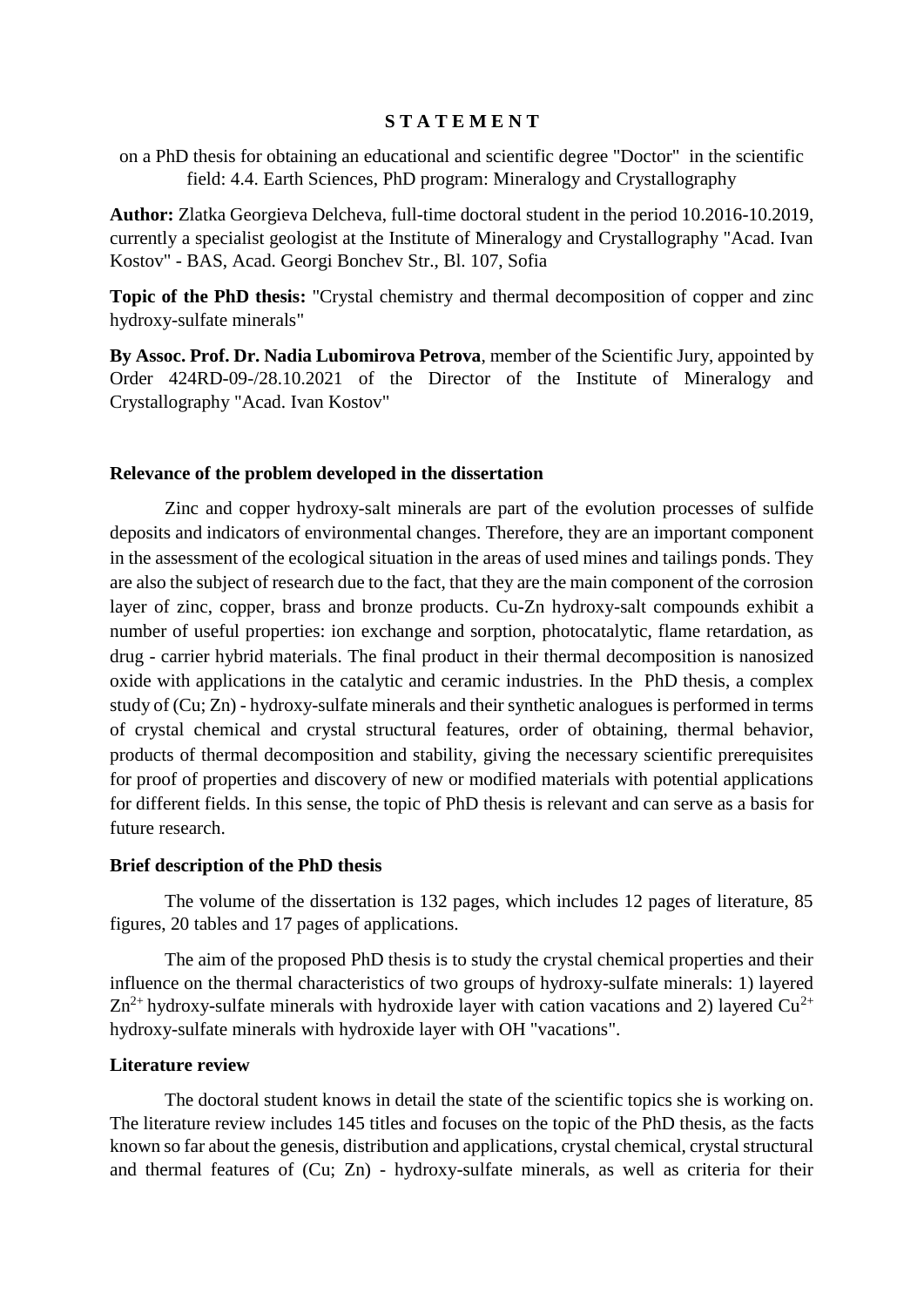classification affiliation are presented in an appropriate sequence. Since, in the known mineralogical classifications, hydroxy-salts do not have a separate classification position, the doctoral student uses a creative approach to quantitatively link of the (OH) groups with additional anions in the structures of hydroxy-salts.

# **Analysis of the methodological approaches for achieving the goal of the PhD thesis**

In the PhD thesis synthetic analogues of (Cu; Zn) - hydroxy-sulfate minerals and one natural sample are used. Depending on the set goals and objectives, Zlatka Delcheva used different synthesis techniques: co-precipitation, solid-liquid reagent reactions, or ion exchange. The applied combination of methods of analysis (differential thermal analysis, thermogravimetry, mass spectroscopy, powder X-ray diffraction, scanning electron microscopy, electron probe microanalysis, infrared spectroscopy with Fourier transform, atomic adsorption analysis, single crystal X-ray diffraction) is suitable for research purposes. The PowderCell and Vesta programs are also used to analyze the experimental results.

# **Evaluation of the achieved results and contributions of the PhD thesis**

The results obtained from the complex study of Zn and Cu hydroxy-sulfate phases (analogue minerals and natural sample) reveal general and specific features in crystal chemical and crystal structural terms of the two types of hydroxy-sulfate minerals (layer, interlayer space, charge, isomorphism, etc.), thermal decomposition, thermal decomposition products and stability. Based on these studies, various possibilities (or impossibilities) for cation and anion exchange have been proven and shown, as well as possibilities for obtaining a new phase.

The PhD thesis has a scientific and applied contribution to modern research in the field "Mineralogy and Crystallography", as the main contributions and merits of the PhD thesis can be summarized as follows: (i) a new reading of the chemical formula of minerals with the namuwite type hydroxide layer has been proposed in terms of the crystal structural role of water molecules; (ii) new ion exchange forms of gordaite: Sr-cationic and Br-anionic are synthesized and characterized in crystal-chemical and thermal terms; (iii) the obtaining of a "new Znhydroxy-sulfate phase" has been established and characterized in structural and thermal terms; (iv) the isomorphic structural positions have been established and the degree of  $Cu \leftrightarrow Zn$ isomorphism in the structures of the minerals from the ktenasite group has been assessed; (iv) for the first time morphological, chemical and structural data of a serpierite sample from a Bulgarian deposit have been reported.

# **Evaluation of the publications on the PhD thesis and the personal participation of the doctoral student**

The results of the PhD thesis are published in 3 scientific publications, 1 of which in a journal with Q2 (Journal of Thermal Analysis and Calorimetry) and 2 of them in journals with Q4 (Bulgarian Chemical Communications, Review of the Bulgarian Geological Society). In them the doctoral student is in the first place, which shows her active participation in the conducted research and the design of the publications. Nine reports are presented at international and national scientific forums. Two of the publications have been cited 4 times (Skopus).